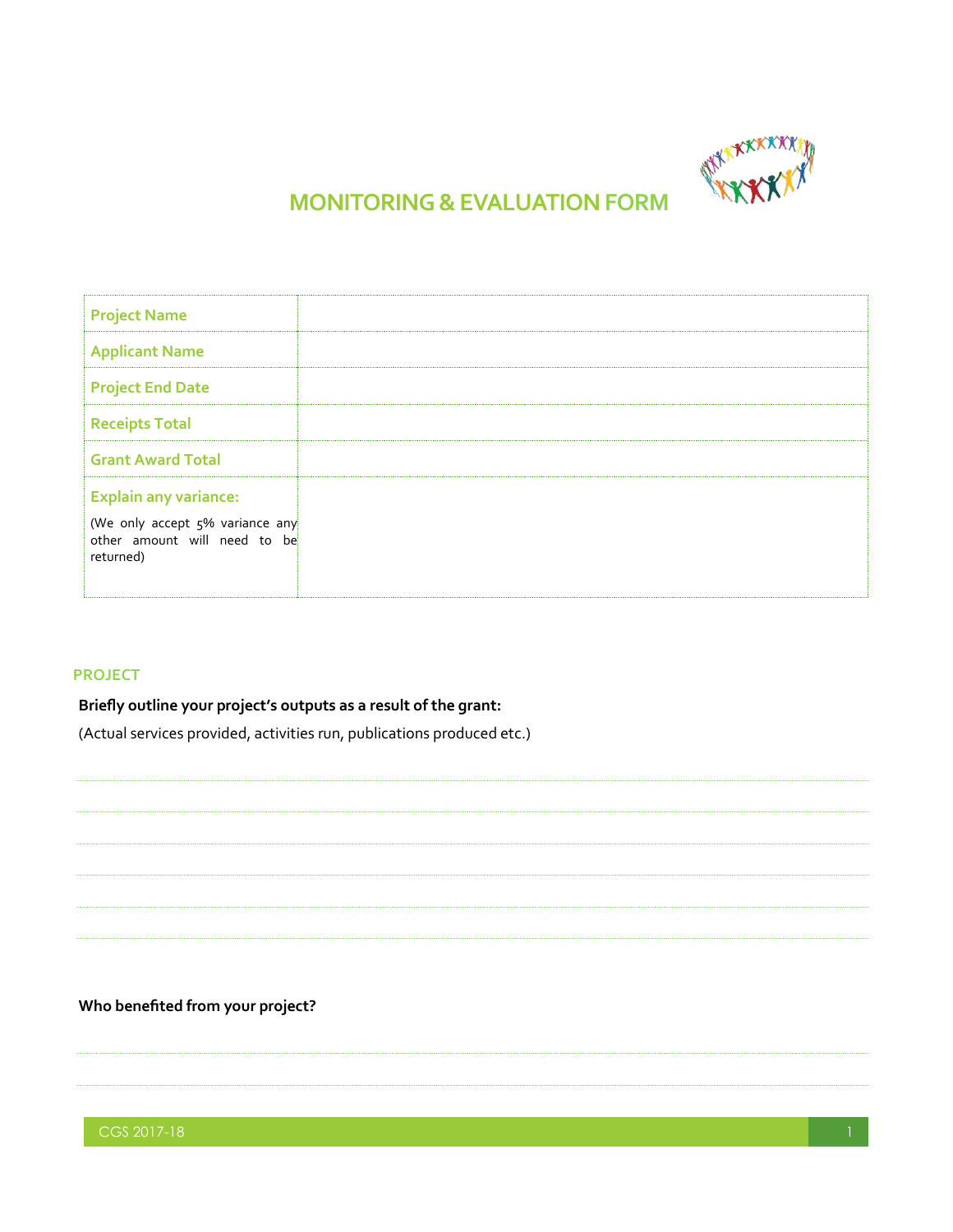**What impact has this had on your community or St Helena?**

**COMMENTS:** Please provide us with a quote (50 words or so) we can use on what the Community Grant Scheme award has meant to your organisation or to the people that your project/ organisation helps.

## **PHOTOS**

### **Please could you provide us with a photograph that is suitable for inclusion in presentations?**

If no please could you allow us to arrange a photographer to visit? If yes – when does your group or team meet on a regular week?

Please give details of time and place.